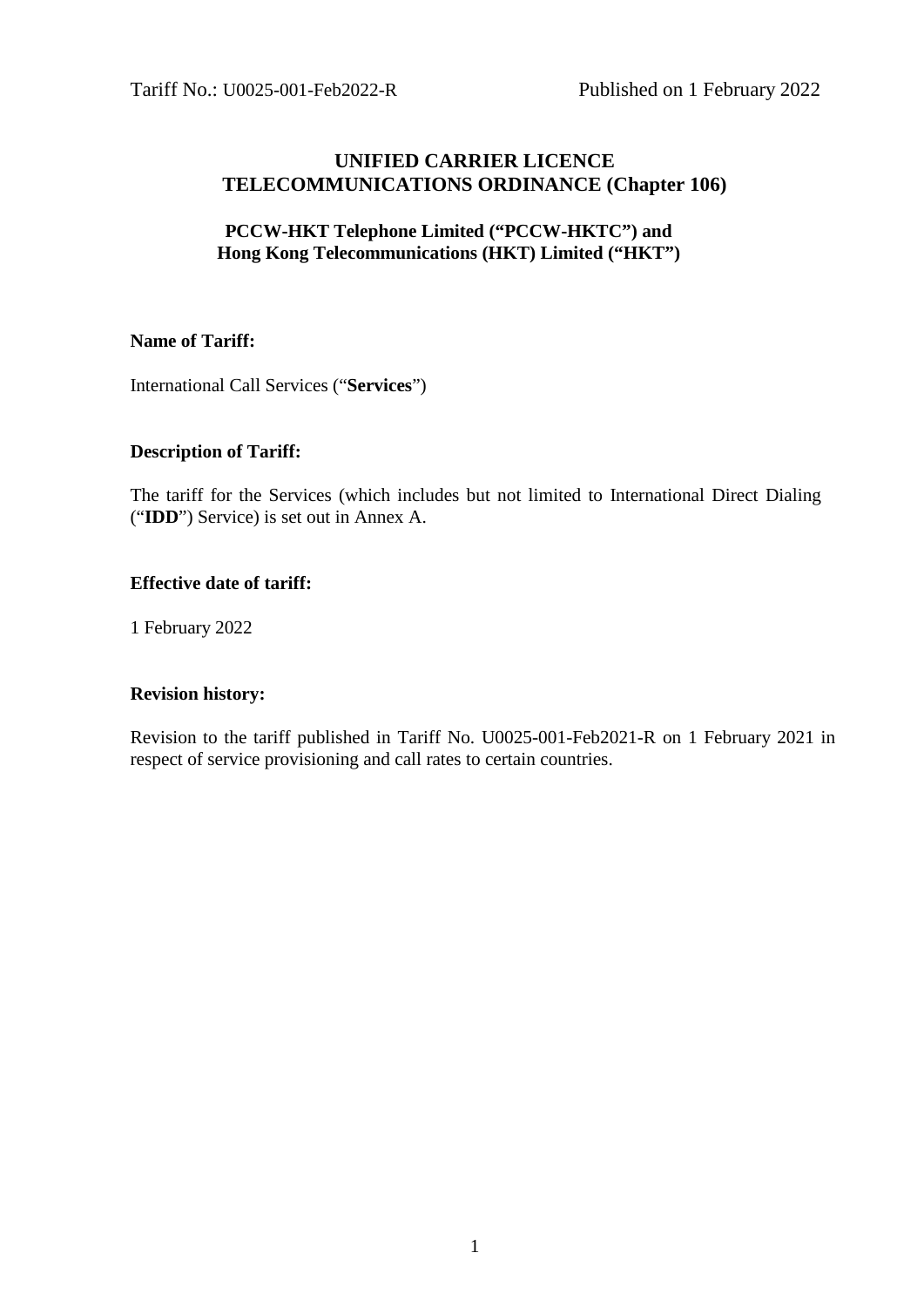#### **International Call Services ("Services")**

The Services offered by HKT enable a person to make and/or receive a telephone call from Hong Kong to overseas or vice versa (as the case may be) by using a device from a fixed line, mobile handset (via mobile voice or smartphone App\*), computer device or other equipment via applicable interconnection facility(ies) (which include but not limited to International Direct Dialing ("**IDD**") Service, accessing the Services via a calling card, call-back service (which may involve linking up two IDD calls originated from Hong Kong), international call forwarding service and international toll free service).

| <b>Destinations</b>                                     | <b>Standard rates (HK\$/min)</b> |
|---------------------------------------------------------|----------------------------------|
| Afghanistan                                             | 15.80                            |
| Alaska                                                  | 35.91                            |
| Albania                                                 | 15.20                            |
| Algeria                                                 | 15.80                            |
| America Samoa                                           | 12.30                            |
| Andorra                                                 | 12.50                            |
| Angola                                                  | 15.80                            |
| Anguilla                                                | 15.80                            |
| Antarctica                                              | 49.98                            |
| Antigua                                                 | 14.00                            |
| Argentina                                               | 75.83                            |
| Armenia                                                 | 15.80                            |
| Aruba                                                   | 14.00                            |
| Ascension Island                                        | 74.97                            |
| Australia (including Christmas Island and Cocos Island) | 38.06                            |
| Austria                                                 | 65.97                            |
| Azerbaijan                                              | 15.80                            |
| Azores                                                  | 12.50                            |
| <b>Bahamas</b>                                          | 15.20                            |
| Bahrain                                                 | 13.00                            |
| Bangladesh                                              | 47.98                            |
| <b>Barbados</b>                                         | 14.00                            |
| <b>Belarus</b>                                          | 15.80                            |
| Belgium                                                 | 65.97                            |
| Belize                                                  | 15.20                            |
| Benin                                                   | 15.80                            |
| Bermuda                                                 | 14.00                            |
| <b>Bhutan</b>                                           | 12.30                            |
| Bolivia                                                 | 15.80                            |
| Bosnia & Herzegovina                                    | 15.80                            |
| <b>Botswana</b>                                         | 14.00                            |

The charges for the Services are set forth in the below rates table: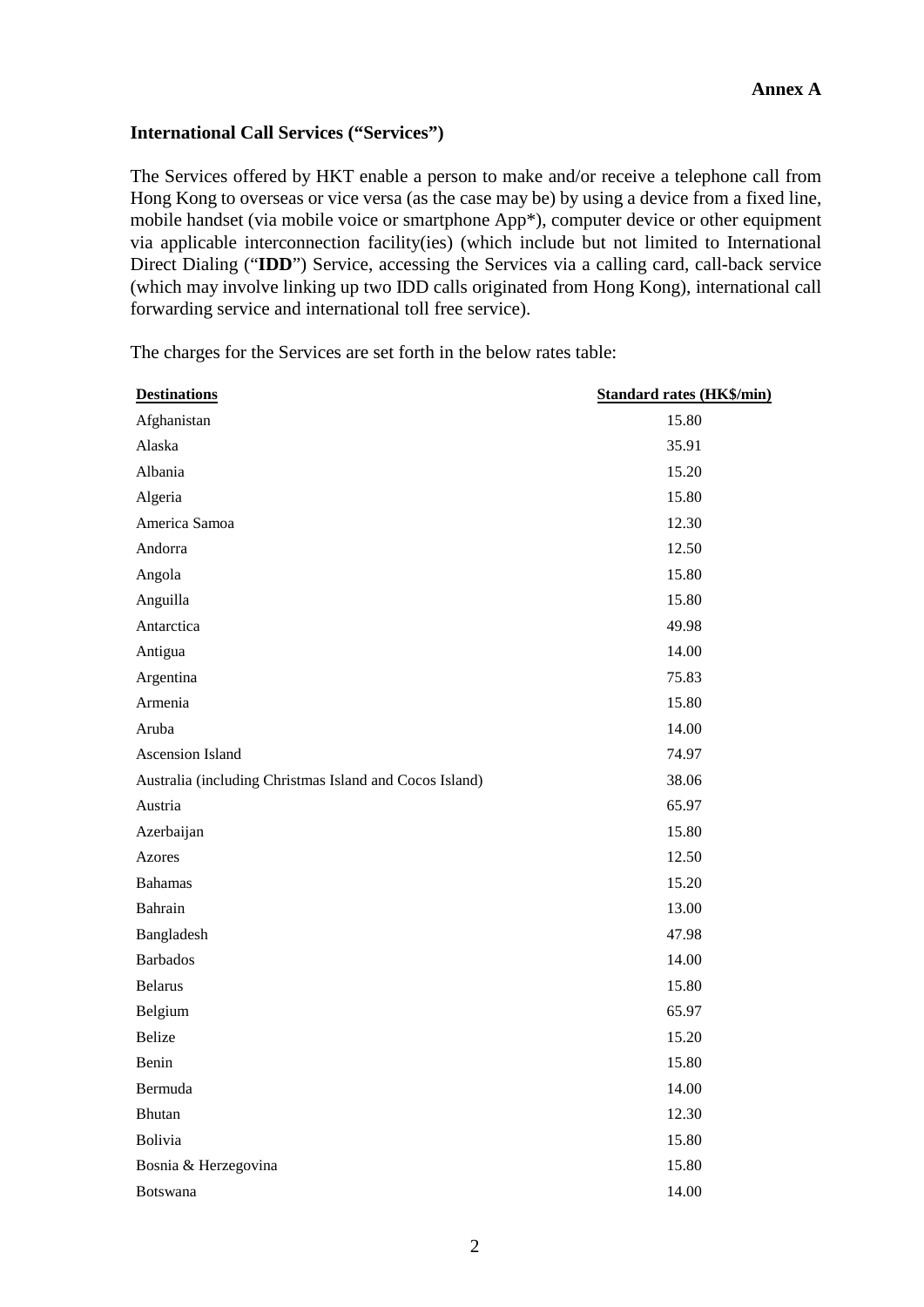| <b>Destinations</b>           | <b>Standard rates (HK\$/min)</b> |
|-------------------------------|----------------------------------|
| <b>Brazil</b>                 | 75.83                            |
| <b>British Virgin Islands</b> | 14.00                            |
| <b>Brunei</b>                 | 37.91                            |
| Bulgaria                      | 15.80                            |
| Burkina Faso                  | 15.80                            |
| Burundi                       | 15.80                            |
| Cambodia                      | 41.84                            |
| Cameroon                      | 15.80                            |
| Canada                        | 35.42                            |
| Cape Verde Islands            | 15.80                            |
| Cayman Islands                | 67.20                            |
| Central African Republic      | 15.80                            |
| Chad                          | 15.80                            |
| Chile                         | 75.83                            |
| China                         | 50.15                            |
| Colombia                      | 15.80                            |
| Comoro Islands                | 15.80                            |
| Congo Democratic Republic     | 15.80                            |
| Congo Republic                | 15.80                            |
| Cook Islands                  | 12.30                            |
| Costa Rica                    | 15.20                            |
| Croatia                       | 15.80                            |
| Cuba                          | 15.80                            |
| Cyprus                        | 12.50                            |
| Czech Republic                | 15.80                            |
| Denmark                       | 73.90                            |
| Diego Garcia                  | 78.47                            |
| Djibouti                      | 15.80                            |
| Dominica                      | 14.00                            |
| Dominican Republic            | 15.80                            |
| East Timor                    | 10.50                            |
| Ecuador                       | 15.80                            |
| Egypt                         | 99.99                            |
| El Salvador                   | 15.80                            |
| <b>Equatorial Guinea</b>      | 15.80                            |
| Eritrea                       | 15.80                            |
| Estonia                       | 15.80                            |
| Ethiopia                      | 15.80                            |
| Falkland Islands              | 49.98                            |
| Faroe Islands                 | 14.00                            |
| Fiji                          | 12.00                            |
| Finland                       | 35.22                            |
| France                        | 65.97                            |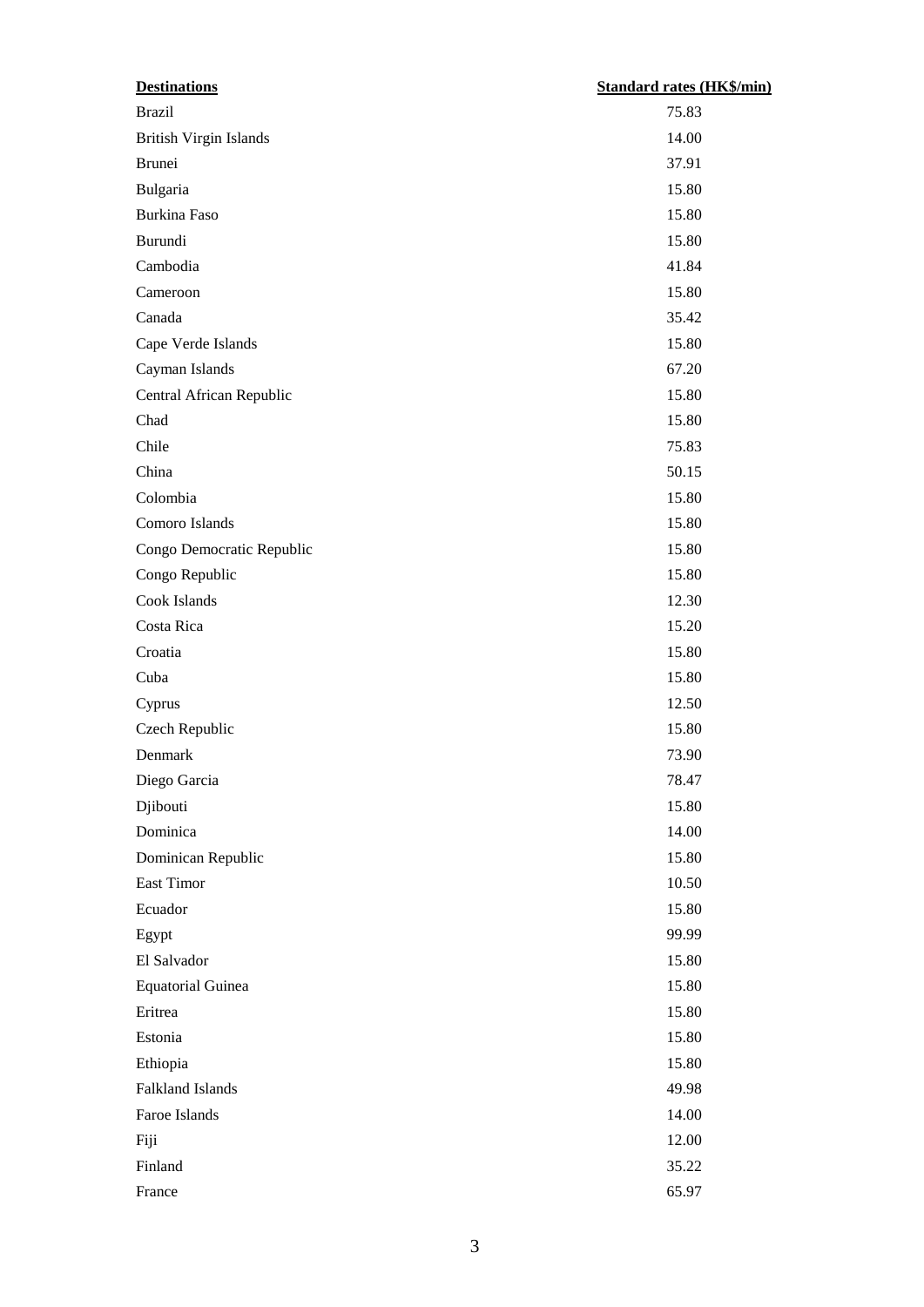| <b>Destinations</b>             | <b>Standard rates (HK\$/min)</b> |
|---------------------------------|----------------------------------|
| French Guiana                   | 15.80                            |
| French Polynesia                | 12.30                            |
| French West Indies              | 15.80                            |
| Gabon                           | 15.80                            |
| Gambia                          | 14.00                            |
| Georgia                         | 15.80                            |
| Germany                         | 65.97                            |
| Ghana                           | 14.00                            |
| Gibraltar                       | 14.00                            |
| Global Network Antarctica       | 80.00                            |
| Global Network Telespazio EMSAT | 60.00                            |
| Greece                          | 75.83                            |
| Greenland                       | 14.00                            |
| Grenada                         | 14.00                            |
| Guam                            | 12.00                            |
| Guatemala                       | 15.80                            |
| Guinea Bissau                   | 15.80                            |
| Guinea Republic                 | 75.83                            |
| Guyana                          | 14.00                            |
| Haiti                           | 15.80                            |
| Hawaii                          | 35.91                            |
| Honduras Republic               | 15.80                            |
| Hungary                         | 15.80                            |
| Iceland                         | 14.00                            |
| India                           | 63.48                            |
| Indonesia                       | 55.48                            |
| Inmarsat                        | 99.00                            |
| Iran                            | 67.20                            |
| Iraq                            | 14.00                            |
| Iridium                         | 99.00                            |
| Irish Republic (Ireland)        | 65.97                            |
| Israel                          | 67.20                            |
| Italy                           | 65.97                            |
| <b>Ivory Coast</b>              | 15.80                            |
| Jamaica                         | 14.00                            |
| Japan                           | 41.72                            |
| Jordan                          | 14.00                            |
| Kazakhstan                      | 15.80                            |
| Kenya                           | 14.00                            |
| Kiribati                        | 12.30                            |
| Korea DPR (North)               | 28.21                            |
| Korea Rep (South)               | 41.72                            |
| Kuwait                          | 14.00                            |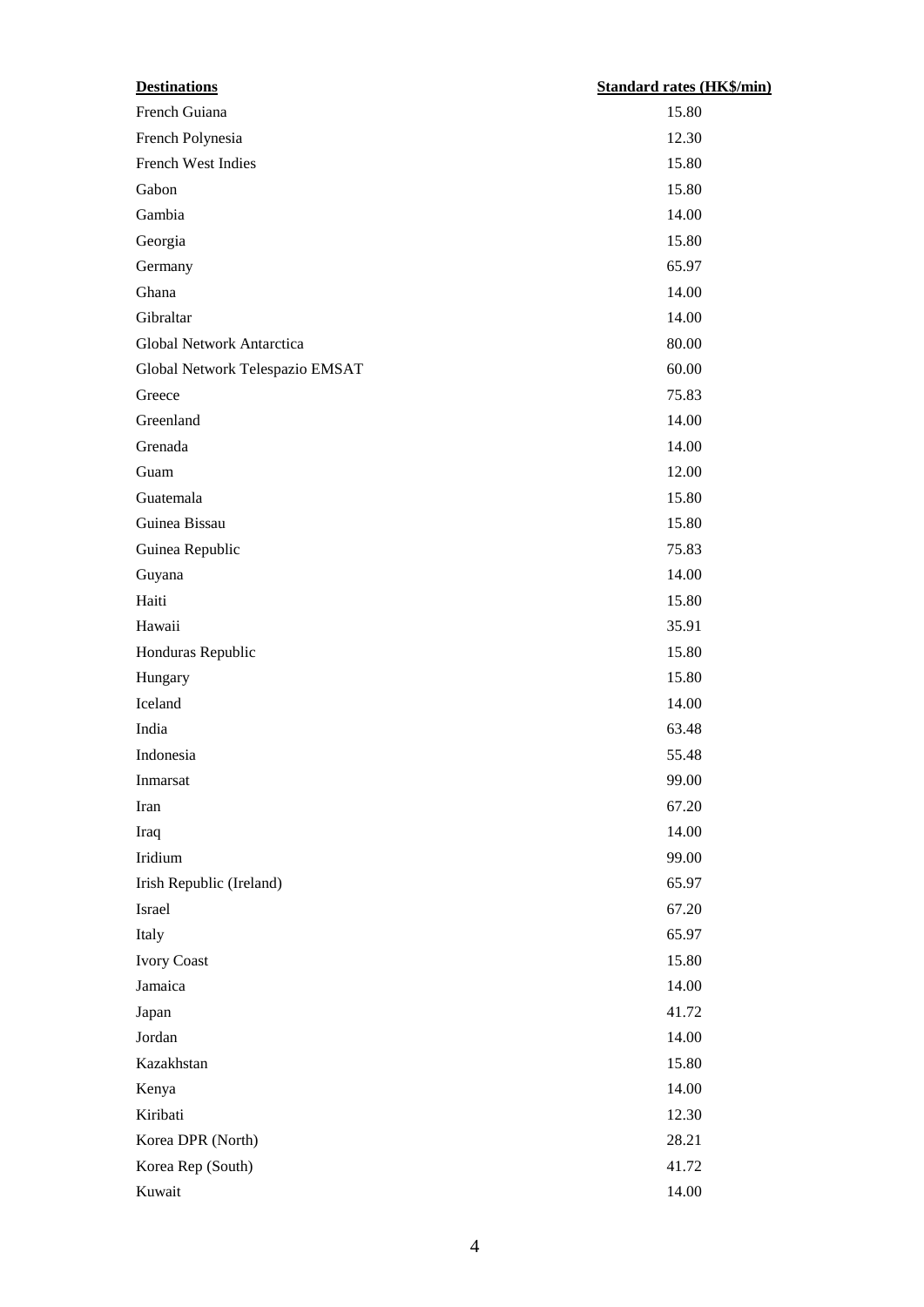| <b>Destinations</b>            | <b>Standard rates (HK\$/min)</b> |
|--------------------------------|----------------------------------|
| Kyrgyzstan                     | 15.80                            |
| Laos                           | 7.90                             |
| Latvia                         | 15.80                            |
| Lebanon                        | 14.00                            |
| Lesotho                        | 14.00                            |
| Liberia                        | 15.80                            |
| Libya                          | 15.80                            |
| Liechtenstein                  | 12.50                            |
| Lithuania                      | 15.80                            |
| Luxembourg                     | 83.44                            |
| Macau                          | 11.19                            |
| Macedonia                      | 15.80                            |
| Madagascar                     | 15.80                            |
| Madeira                        | 12.50                            |
| Malawi                         | 14.00                            |
| Malaysia                       | 41.72                            |
| Maldives                       | 12.00                            |
| Mali Republic                  | 15.80                            |
| Malta                          | 15.80                            |
| Mariana Islands                | 12.00                            |
| Maritime Communication Partner | 45.00                            |
| Marshall Islands               | 12.30                            |
| Mauritania                     | 15.80                            |
| Mauritius                      | 67.20                            |
| Mayotte Island                 | 15.80                            |
| Mexico                         | 15.80                            |
| Micronesia                     | 12.00                            |
| Moldova                        | 15.80                            |
| Monaco                         | 12.50                            |
| Mongolia                       | 37.91                            |
| Montserrat                     | 14.00                            |
| Morocco                        | 75.83                            |
| Mozambique                     | 15.80                            |
| Myanmar                        | 7.90                             |
| Namibia                        | 15.80                            |
| Nauru                          | 12.30                            |
| Nepal                          | 37.91                            |
| Netherlands                    | 65.97                            |
| Netherlands Antilles           | 14.00                            |
| New Caledonia                  | 12.30                            |
| New Zealand                    | 42.80                            |
| Nicaragua                      | 15.80                            |
| Niger                          | 15.80                            |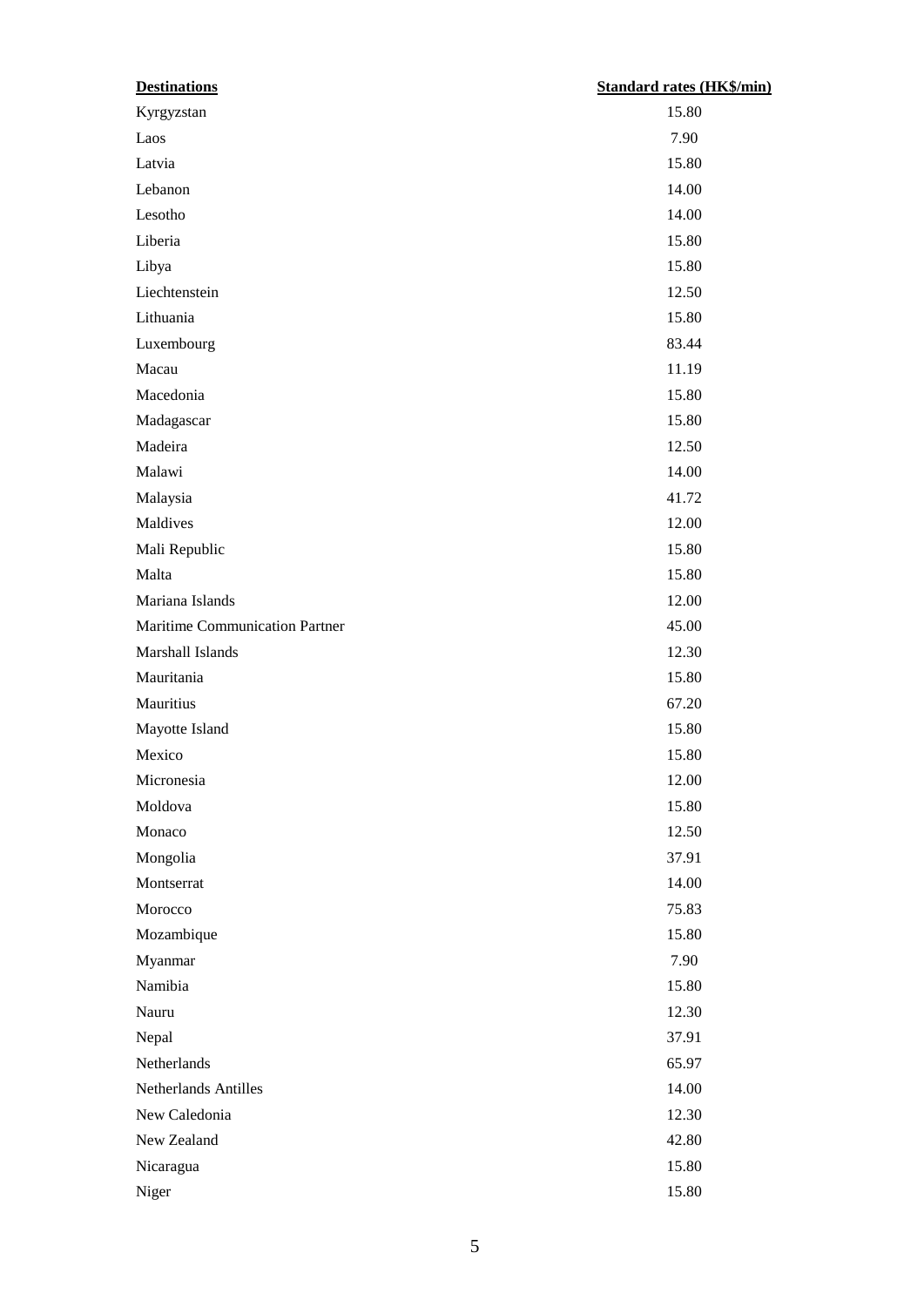| <b>Destinations</b>                                                  | <b>Standard rates (HK\$/min)</b> |
|----------------------------------------------------------------------|----------------------------------|
| Nigeria                                                              | 14.00                            |
| Niue Island                                                          | 43.92                            |
| Norfolk Island                                                       | 43.92                            |
| Norway                                                               | 35.22                            |
| Oman                                                                 | 14.00                            |
| Pakistan                                                             | 47.98                            |
| Palau                                                                | 12.30                            |
| Palestine                                                            | 14.00                            |
| Panama                                                               | 15.80                            |
| Papua New Guinea                                                     | 12.00                            |
| Paraguay                                                             | 15.80                            |
| Peru                                                                 | 15.20                            |
| Philippines                                                          | 41.88                            |
| Poland                                                               | 75.83                            |
| Portugal                                                             | 65.97                            |
| Puerto Rico                                                          | 14.00                            |
| Qatar                                                                | 67.20                            |
| Reunion                                                              | 15.80                            |
| Romania                                                              | 15.80                            |
| <b>Russian Federation</b>                                            | 15.80                            |
| Rwanda Republic                                                      | 15.80                            |
| San Marino                                                           | 12.50                            |
| Sao Tome & Principe                                                  | 15.80                            |
| Saudi Arabia                                                         | 67.20                            |
| Senegal                                                              | 15.80                            |
| Seychelles                                                           | 14.00                            |
| Sierra Leone                                                         | 14.00                            |
| Singapore                                                            | 36.45                            |
| Slovak Republic                                                      | 15.80                            |
| Slovenia                                                             | 15.80                            |
| Solomon Islands                                                      | 12.30                            |
| Somali Republic                                                      | 15.80                            |
| South Africa (include Ciskei, Transkei, Venda and<br>Bophuthatswana) | 67.20                            |
| South Sudan                                                          | 15.80                            |
| Spain                                                                | 83.44                            |
| Sri Lanka                                                            | 39.99                            |
| St Helena                                                            | 21.00                            |
| St Kitts & Nevis                                                     | 14.00                            |
| St Lucia                                                             | 14.00                            |
| St Pierre & Miquelon                                                 | 12.30                            |
| St Vincent & the Grenadines                                          | 14.00                            |
| Sudan                                                                | 15.20                            |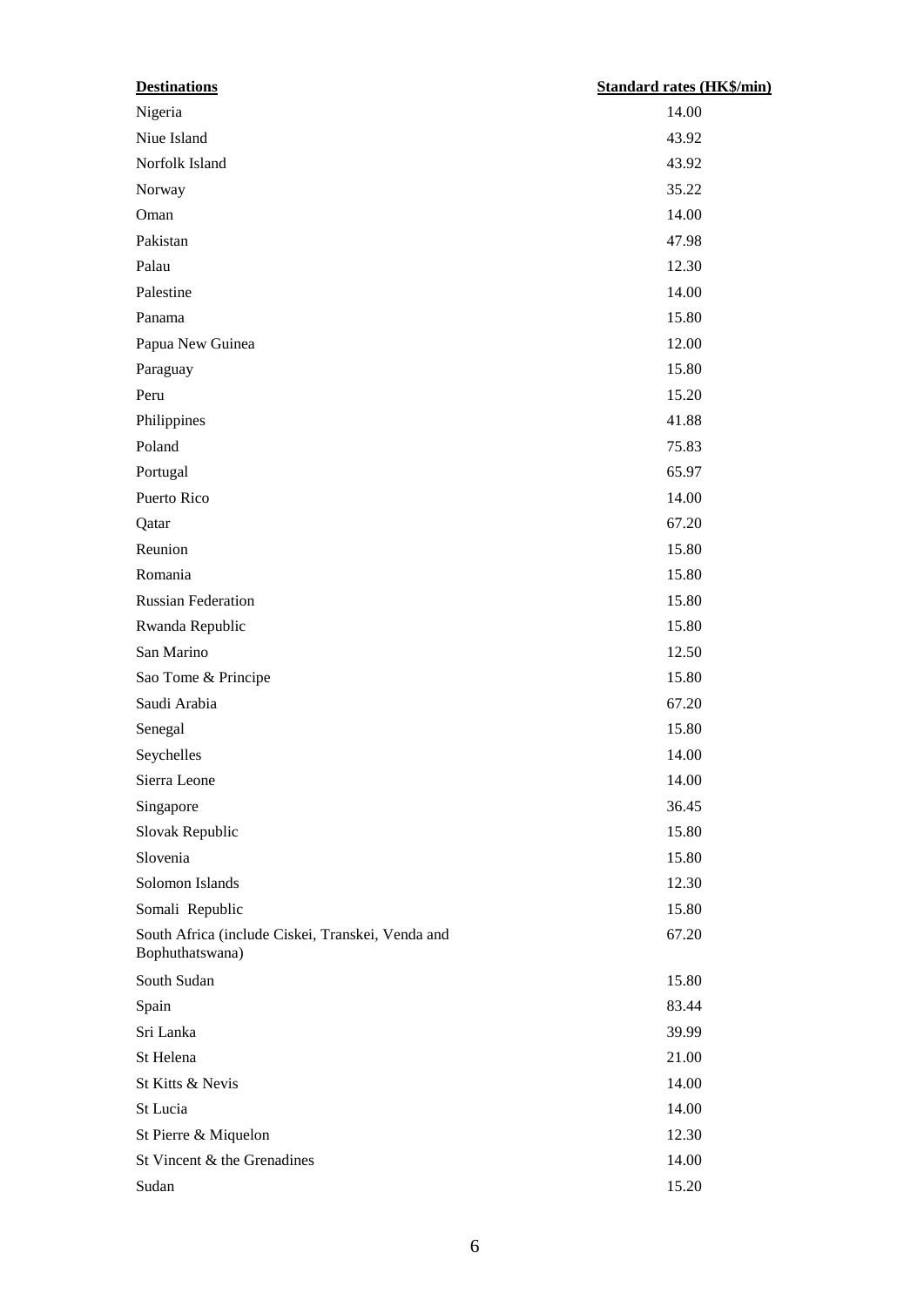| <b>Destinations</b>         | <b>Standard rates (HK\$/min)</b> |
|-----------------------------|----------------------------------|
| Suriname                    | 15.80                            |
| Swaziland                   | 14.00                            |
| Sweden                      | 73.90                            |
| Switzerland                 | 65.97                            |
| Syria                       | 14.00                            |
| Taiwan                      | 41.72                            |
| Tajikistan                  | 15.80                            |
| Tanzania                    | 14.00                            |
| Tatarstan                   | 15.80                            |
| Thailand                    | 44.88                            |
| Thuraya Satellite           | 89.96                            |
| Togo                        | 15.80                            |
| Tokelau                     | 43.92                            |
| Tonga                       | 10.00                            |
| Trinidad & Tobago           | 14.00                            |
| Tunisia                     | 15.80                            |
| Turkey                      | 75.83                            |
| Turkmenistan                | 15.80                            |
| Turks and Caicos Islands    | 14.00                            |
| Tuvalu                      | 12.30                            |
| Uganda                      | 14.00                            |
| <b>United Arab Emirates</b> | 67.20                            |
| United Kingdom              | 46.48                            |
| United States of America    | 35.91                            |
| Ukraine                     | 15.80                            |
| Uruguay                     | 15.80                            |
| Uzbekistan                  | 15.80                            |
| Vanuatu                     | 12.00                            |
| Venezuela                   | 15.80                            |
| Vietnam <sup>(4)</sup>      | 41.84                            |
| Virgin Islands (US)         | 14.00                            |
| Wallis & Futuna             | 12.30                            |
| Western Samoa               | 12.30                            |
| Yemen Republic              | 14.00                            |
| Yugoslavia                  | 15.80                            |
| Zambia                      | 14.00                            |
| Zimbabwe                    | 15.80                            |

# Other charges:

- Paper bill HK\$50 per bill